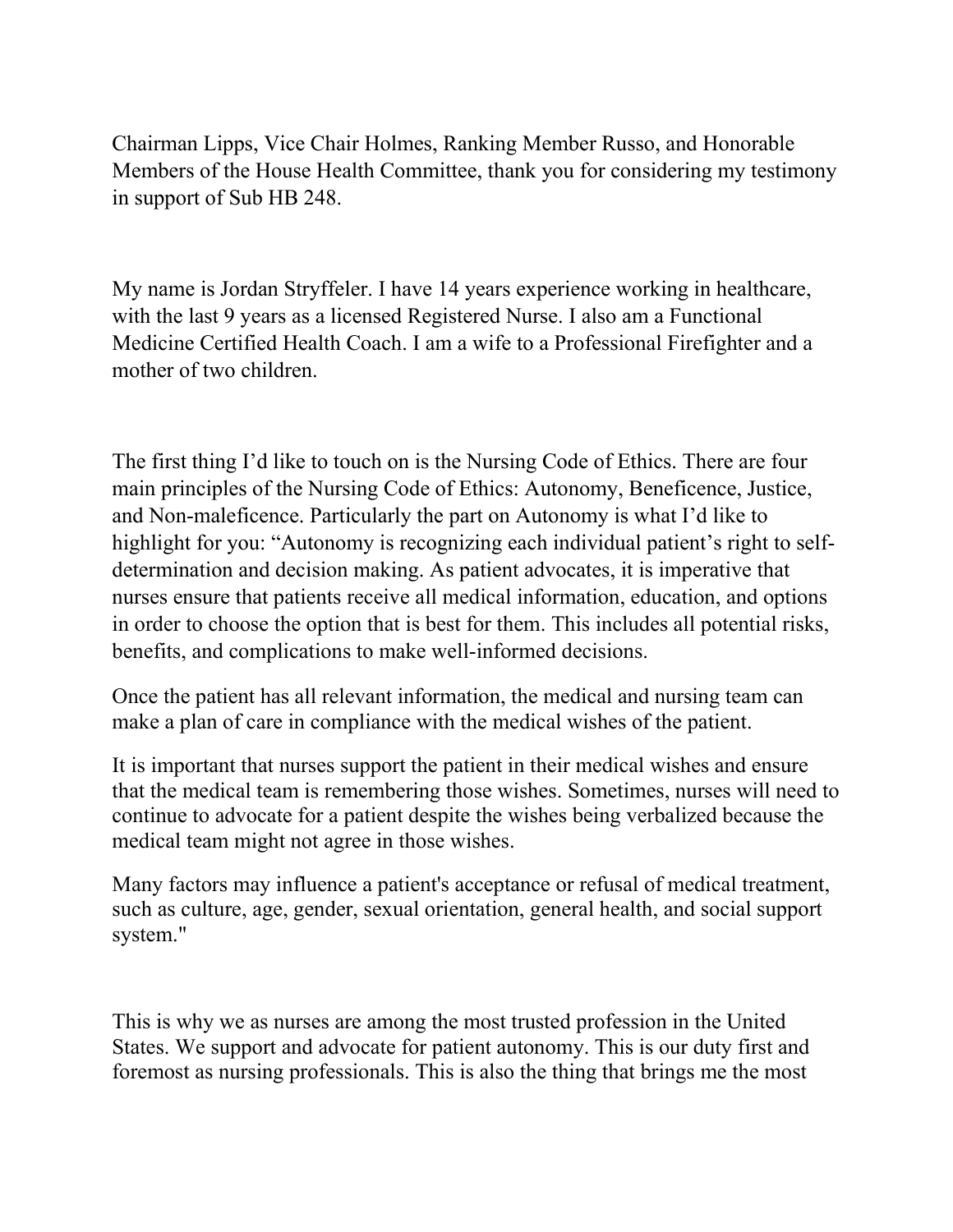pride in my career. I have stood beside many patients, honoring their wishes, regardless of my personal, and sometimes professional, beliefs.

My question to you is, who advocates for us? Who protects our rights as educated professionals and also when we become the patient and take off our uniforms? In a matter of months, we went from Frontline Hero's to being faced with an ultimatum to accept a for-profit, liability-free pharmaceutical product or face termination. That doesn't sound like personal autonomy to me.

Many of us have natural immunity from exposures that occurred while working closely with infected patients, this isn't a new concept. In a study done by the Cleveland Clinic, scientist found that individuals already infected with SARS-CoV-2 do not receive additional benefit from vaccination because we are already immune. This may be true for those who were exposed as some are showing T-Cell immunity as well.

Our employers aren't asking for proof of immunity, they are placing all trust in pharmacologic measures as well as PPE. There has been no advocating for prevention in any manner, whether that be with nutrition, supplements such as vitamins that can boost the immune system, movement and exercise, as well as spiritual practices in accordance with our own personal right to choose how we decide to prevent illness. We are being forced to place our personal medical decisions on display for our patient populations when we are forced to mask or have vaccination stickers on our badges. We are being segregated from our coworkers and our personal medical privacy violated.

As someone who has dedicated their life to the service of others, I am concerned for the sovereignty of my family, my profession, and all of our children. I am concerned for anyone pursuing an education at the University level, or anyone who wishes to pursue a career, that they would be discriminated against based on the history of their consumption of pharmaceutical products. What I am asking for with Sub HB 248, is that the autonomy of ALL people, including our healthcare workers, be protected and preserved under the law.